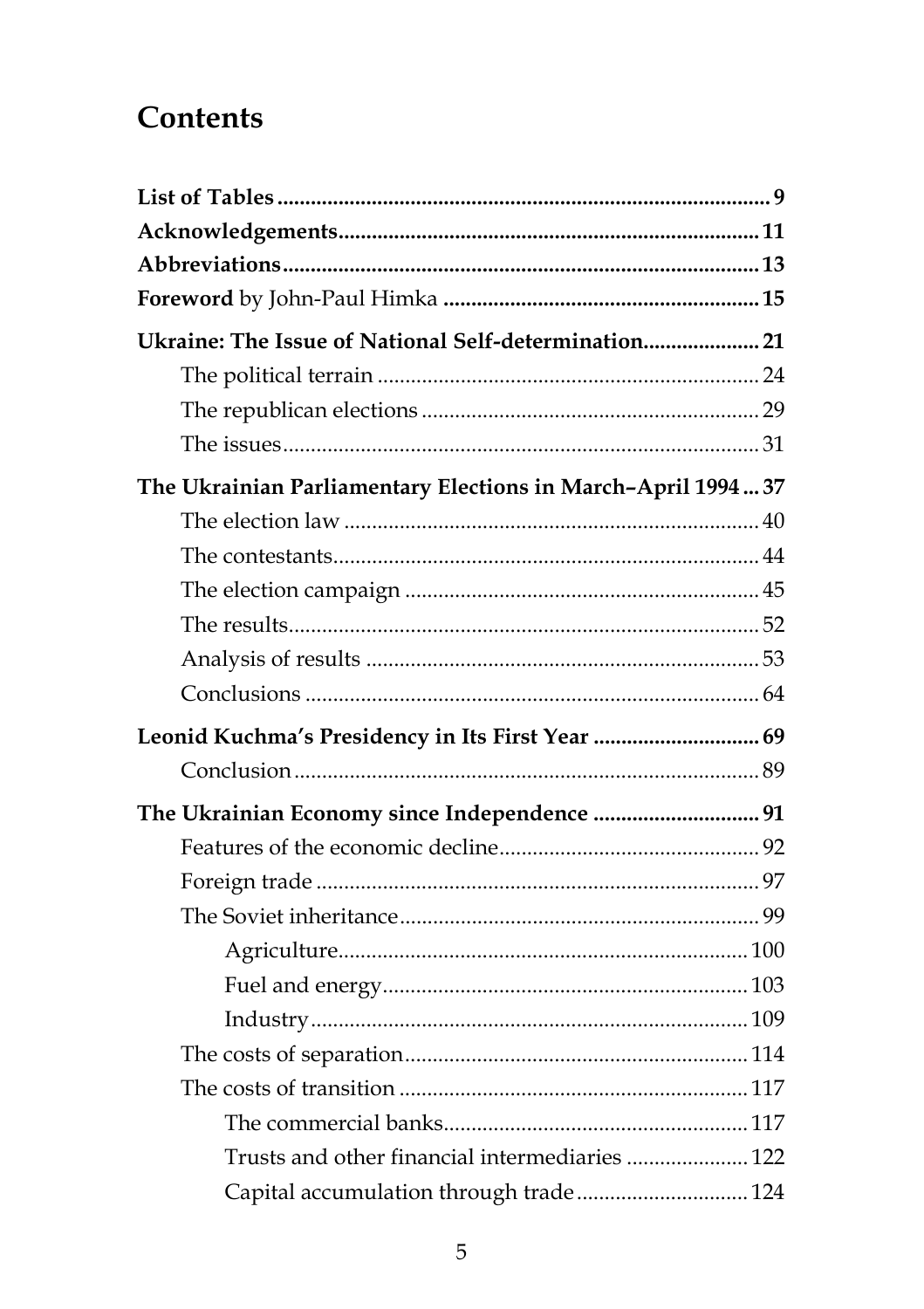| Privatisation of industry, trade and services  131          |  |
|-------------------------------------------------------------|--|
|                                                             |  |
| The impact of privatisation on economic performance141      |  |
|                                                             |  |
| Implications for the state building process  150            |  |
| Russia, Ukraine and European Integration  153               |  |
| Russia's and Ukraine's experience with democratisation      |  |
|                                                             |  |
|                                                             |  |
|                                                             |  |
| The interdependence of Russia and Ukraine 168               |  |
| The end of Ukraine's "European choice"?  170                |  |
| And the beginning of a new phase in Russia-Ukraine-EU       |  |
|                                                             |  |
| The European Union's Perspective on the Ukrainian-          |  |
|                                                             |  |
|                                                             |  |
|                                                             |  |
| Immigration policy, strategy and instruments of the         |  |
|                                                             |  |
| The IOM and the EU on the Ukrainian-Russian border 188      |  |
| Do Ukraine and Russia agree with the EU's objectives?191    |  |
|                                                             |  |
|                                                             |  |
| Trade, Investment and Debt: Ukraine's Integration into      |  |
| The state and capitalist development in Ukraine 198         |  |
| The former Soviet bloc enters the world market 201          |  |
|                                                             |  |
|                                                             |  |
|                                                             |  |
| Debt and the international financial crisis of 1997-98  213 |  |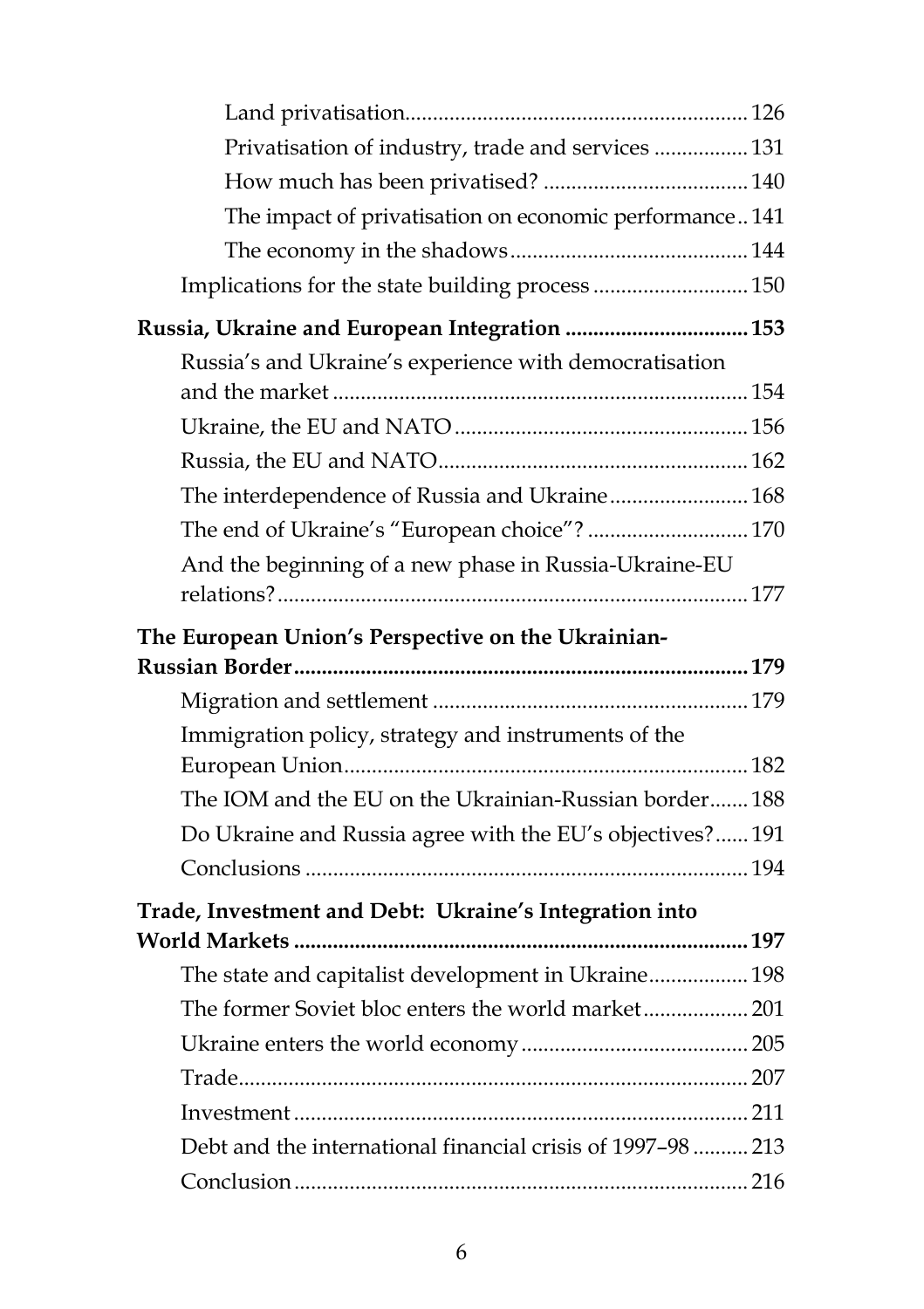| The Ukrainian Economy and the International Financial Crisis 219 |  |
|------------------------------------------------------------------|--|
|                                                                  |  |
|                                                                  |  |
|                                                                  |  |
| From the Orange revolution to the international                  |  |
|                                                                  |  |
|                                                                  |  |
|                                                                  |  |
|                                                                  |  |
| The international isolation of the Ukrainian state 251           |  |
|                                                                  |  |
|                                                                  |  |
|                                                                  |  |
|                                                                  |  |
|                                                                  |  |
|                                                                  |  |
|                                                                  |  |
|                                                                  |  |
|                                                                  |  |
|                                                                  |  |
|                                                                  |  |
|                                                                  |  |
|                                                                  |  |
|                                                                  |  |
|                                                                  |  |
|                                                                  |  |
|                                                                  |  |
|                                                                  |  |